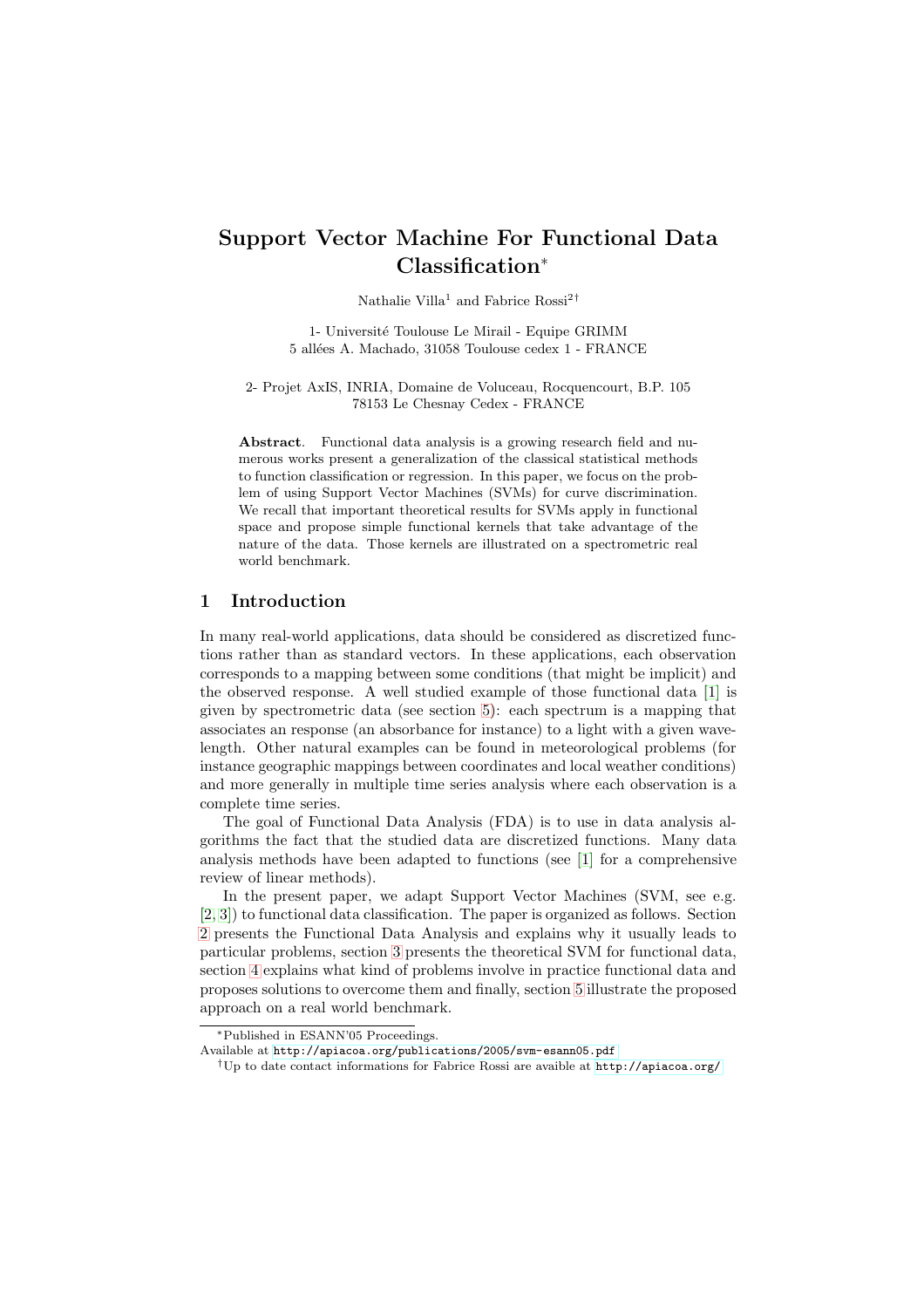# <span id="page-1-0"></span>2 Functional Data Analysis

#### 2.1 Functional Data

To simplify the presentation, this article focuses on functional data for which each observation is described by one real valued function. Extension to the case of several real valued functions is straightforward. More formally, if  $\mu$  denotes a finite positive Borel measure on  $\mathbb{R}$ , an observation is an element of  $L^2(\mu)$  the Hilbert space of square integrable real valued functions defined on  $\mathbb{R}$ . The inner product in  $L^2(\mu)$  is denoted  $\langle .,.\rangle$  and is given by  $\langle f,g\rangle = \int fg d\mu$ .

Our goal is to classify functional data into predefined classes. We assume given a learning set, i.e. N examples  $(x_1, y_1), \ldots, (x_N, y_N)$  which are i.i.d. realizations of the random variable pair  $(X, Y)$  where X has values in  $L^2(\mu)$  and Y in  $\{-1, 1\}$ , i.e. Y is the class label for X which is the functional data.

### 2.2 Data analysis methods for functional data

Most of the theoretical and practical difficulties in FDA are linked to the fact that  $L^2(\mu)$  is an infinite dimensional vector space. As a consequence, some simple problems in  $\mathbb{R}^d$  become ill-posed in  $L^2(\mu)$ , even on a theoretical point of view.

Let us consider for instance the linear regression model in which a real valued target variable U is modeled by  $E(U|X) = H(X)$  where H is a linear continuous operator defined on the input space  $(L^2(\mu)$  for FDA). When X has values in  $\mathbb{R}^d$ , H can be easily estimated thanks to least square methods that lead to the inversion of the covariance matrix of  $X$ . In practice, problems might appear when  $d$  is not small compared to  $N$  the number of available examples and regularization techniques can be used (e.g., ridge regression). When  $X$  has values in a functional space, the problem is ill-posed because the covariance operator of X is not one-to-one in general and even in particular cases were it is, it has no continuous inverse (see [\[4\]](#page-5-3)).

To overcome the infinite dimensional problem, most of FDA methods so far have been constructed thanks to two general principles: either use representation methods that allow to work in finite dimension, or introduce regularization constraints that have comparable dimension reduction effects (see [\[1\]](#page-5-0)). For example, [\[4\]](#page-5-3) and [\[5\]](#page-5-4)) develop functional models for linear regression. In the same way, lot of data analysis algorithms have been successfully adapted to functional data. This is the case, for instance, of most neural network models ([\[6,](#page-5-5) [7,](#page-5-6) [8,](#page-5-7) [9\]](#page-5-8)).

### <span id="page-1-1"></span>3 Support Vector Machines for FDA

#### <span id="page-1-2"></span>3.1 Large Margin Linear discrimination

The most basic SVM is an affine discrimination function with maximal margin. When the studied data are linearly separable, the parameters  $(w, b)$  of the SVM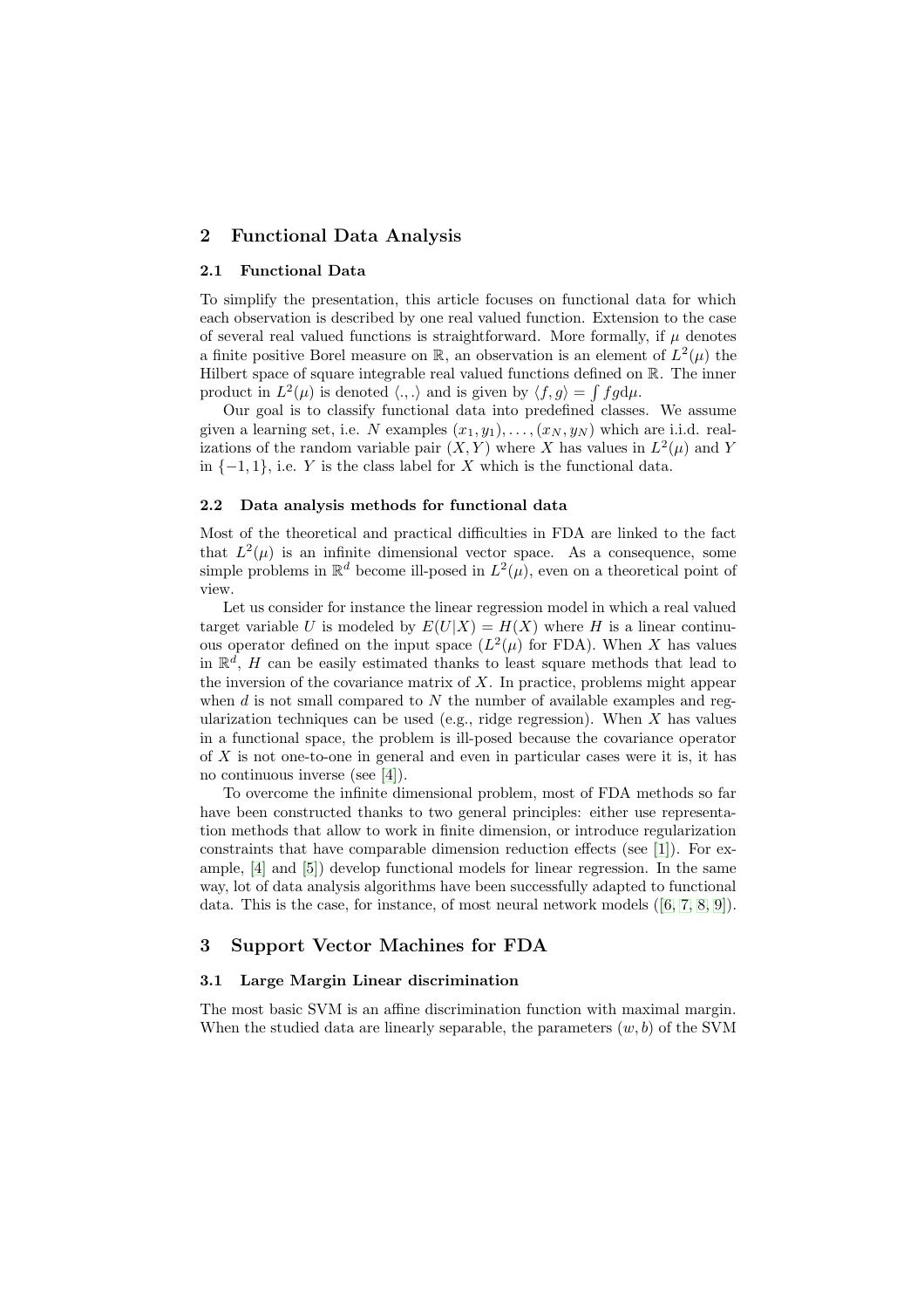are obtained by solving the following quadratic programming problem:

$$
(P_0) \min_{w,b} \langle w, w \rangle, \text{ subject to } y_i(\langle w, x_i \rangle + b) \ge 1, \ 1 \le i \le N.
$$

In  $L^2(\mu)$ ,  $(P_0)$  has always a solution, as long as input functions are in general position (i.e., span a N dimensional subspace of  $L^2(\mu)$ ). It might seem therefore that neither soft margin SVM, nor non linear kernel are needed for functional data. In practice however, it is well known, see e.g. [\[10\]](#page-5-9), that the solution of  $(P<sub>0</sub>)$  in high dimensional spaces is not adequate: some regularization is needed to obtain good generalization. Therefore,  $(P_0)$  is replaced by its soft margin version, i.e., by the problem:

$$
(P_C) \min_{w,b,\xi} \langle w, w \rangle + C \sum_{i=1}^{N} \xi_i,
$$
  
subject to  $y_i(\langle w, x_i \rangle + b) \ge 1 - \xi_i, 1 \le i \le N,$   
 $\xi_i \ge 0, 1 \le i \le N.$ 

#### 3.2 Theoretical properties

The use of an infinite dimensional space in both problems might seem related to what is done in general when original data are not linearly separable and are therefore mapped into a high dimensional feature space by the use of a kernel: for some of them (e.g., the gaussian RBF kernel), this feature space has an infinite dimension. But in this case, it is a Reproducing Kernel Hilbert Space (RKHS) and has therefore some regularity properties.

In the considered setting, the original data space is  $L^2(\mu)$  which is not a RKHS. Nevertheless, the most important properties of SVM are still satisfied. First of all, it is possible to replace the optimization problem  $(P_C)$  by a dual problem  $(D<sub>C</sub>)$  in which only dot products in the feature space are needed (see  $[11]$ :

$$
(D_C) \max_{\alpha} \sum_{i=1}^{N} \alpha_i - \sum_{i=1}^{N} \sum_{j=1}^{N} \alpha_i \alpha_j y_i y_j \langle x_i, x_j \rangle,
$$
  
subject to 
$$
\sum_{i=1}^{N} \alpha_i y_i = 0,
$$
  

$$
0 \le \alpha_i \le C, 1 \le i \le N.
$$

The advantage of using  $(D<sub>C</sub>)$  rather than  $(P<sub>C</sub>)$  is obvious: the former is solved in  $\mathbb{R}^N$ , whereas the latter is solved in  $L^2(\mu)$ . It is obviously much simpler to calculate approximate integrals (by quadrature or Monte Carlo methods) than to implement of constrained optimization in  $L^2(\mu)$ . In  $(D_C)$ , it also appears clearly that the usual dot product of  $L^2(\mu)$  can be replaced by any positive kernel defined on  $L^2(\mu)$  (see section [4.2](#page-3-1) for functional kernels).

Another important theoretical result for SVM is that looking for a large margin classifier provides good generalization properties for the obtained classifier. More precisely, the generalization performances of a SVM can be bounded by a quantity which is related to the margin, to the size of the training set and to the radius of the smallest ball containing all the training set (see theorem 4.18 in [\[3\]](#page-5-2)). A very interesting point of this result is that it applies to any inner space product and therefore in particular to  $L^2(\mu)$ .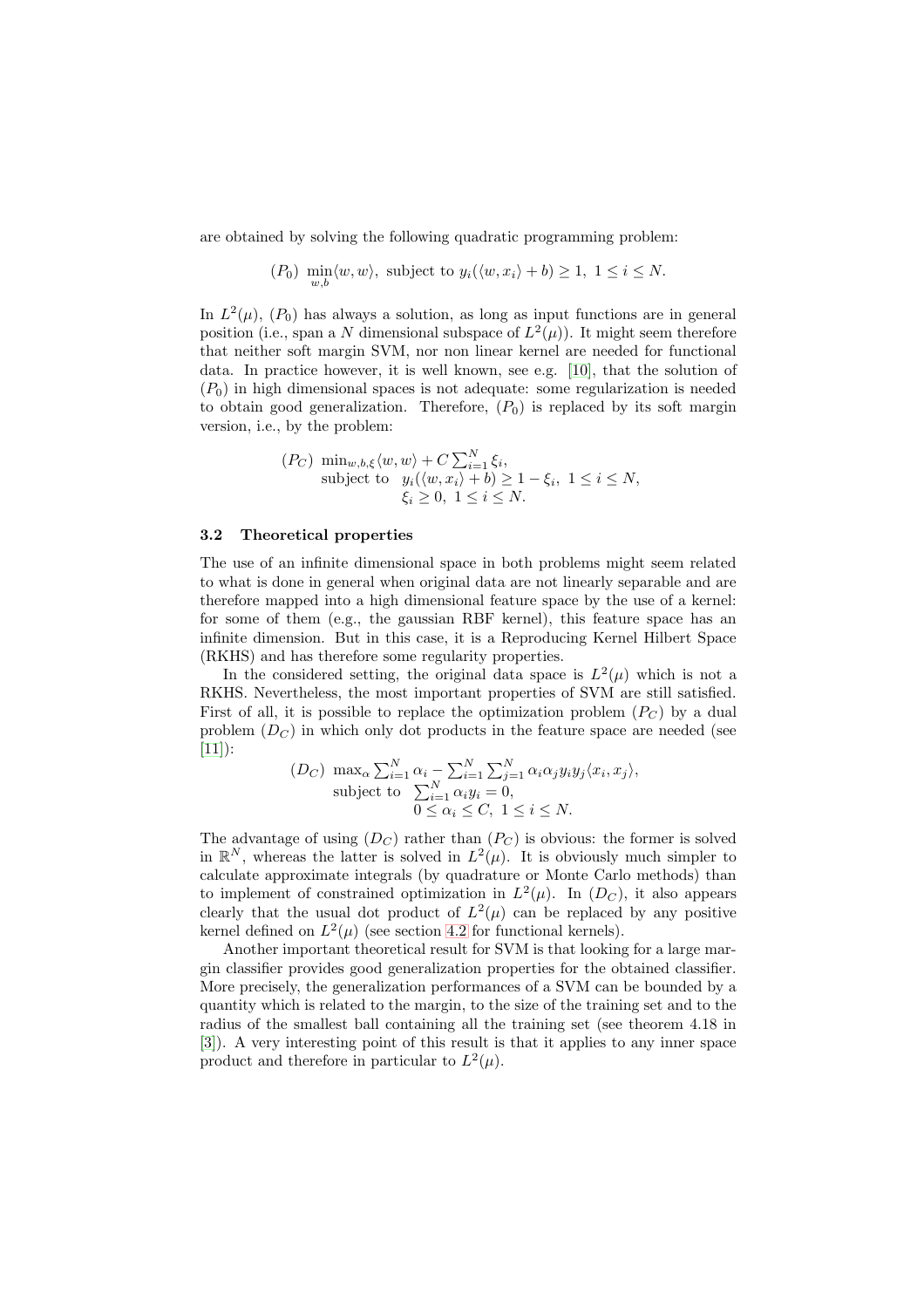# <span id="page-3-0"></span>4 Functional data in practice

#### 4.1 Observations

In practice, the functions  $(x_i)_{1\leq i\leq N}$  are never perfectly known. The best situation is the one in which d discretization points have been chosen in  $\mathbb{R}$ ,  $(t_k)_{1\leq k\leq d}$ and each function  $x_i$  is described by a vector of  $\mathbb{R}^d$ ,  $(x_i(t_1), \ldots, x_i(t_d))$ . In this situation, it might be tempting to apply standard data analysis methods on  $\mathbb{R}^d$  vectors, but as explained in Section [3.1,](#page-1-2) this usually leads to bad solutions because  $d$  might be bigger than  $N$  and the variables are highly correlated. As we already said, the use of regularization and of special kernels, which take advantage of the function structures underline in this  $\mathbb{R}^d$  vectors, can prevent this problem.

Furthermore, in some application domains, especially medical ones (e.g., [\[12\]](#page-5-11)), each function is in general badly sampled: the number and the location of discretization points depend on the function and therefore a simple vector model is not anymore possible. A possible solution consists in constructing a approximation of  $x_i$  based on its observation values (thanks to e.g., B-splines) and then to work with the reconstructed functions (see [\[1,](#page-5-0) [9\]](#page-5-8) for details).

### <span id="page-3-1"></span>4.2 Using the functional nature of the data

In the simplest situation (uniform discretization), data might simply be considered as vectors in  $\mathbb{R}^d$  and standard SVM processing of those vectors could be used. Even in this situation, it is interesting to design functional kernels that use the functional nature of the data.

As explained in section [3,](#page-1-1) the linear kernel corresponds to the inner product in  $L^2(\mu)$  which can be easily implemented or even approximated by the scalar product in  $\mathbb{R}^d$  if the discretization is uniform. The Gaussian kernel is based on the euclidean norm in the data space and therefore also applies to functional data, again thanks to an approximate calculation of distances in  $L^2(\mu)$ . In fact every kernel that is defined using the Hilbert structure of  $\mathbb{R}^d$  can be readily implemented in  $L^2(\mu)$ , either directly because the discretization is uniform or thanks to function approximation method.

Another way to define functional kernel is to use a functional pre-processing combined with a standard kernel. An interesting possibility is offered by derivation operators if the considered functions are smooth enough (in some cases, the corresponding functional space is a RKHS). Using an adapted function approximation method (such as a B-spline expansion), an estimation of  $x^{(q)}$ , the  $q$ -th derivative of x, can be obtained (even if the discretization is not uniform). Then any kernel can be used on the derivatives. This method allows to focus on some particular aspects of the underlying functions, such as the curvature for the second derivative. It is well known that in some application domain such as spectrometry, such kind of features might be more interesting than the original curves.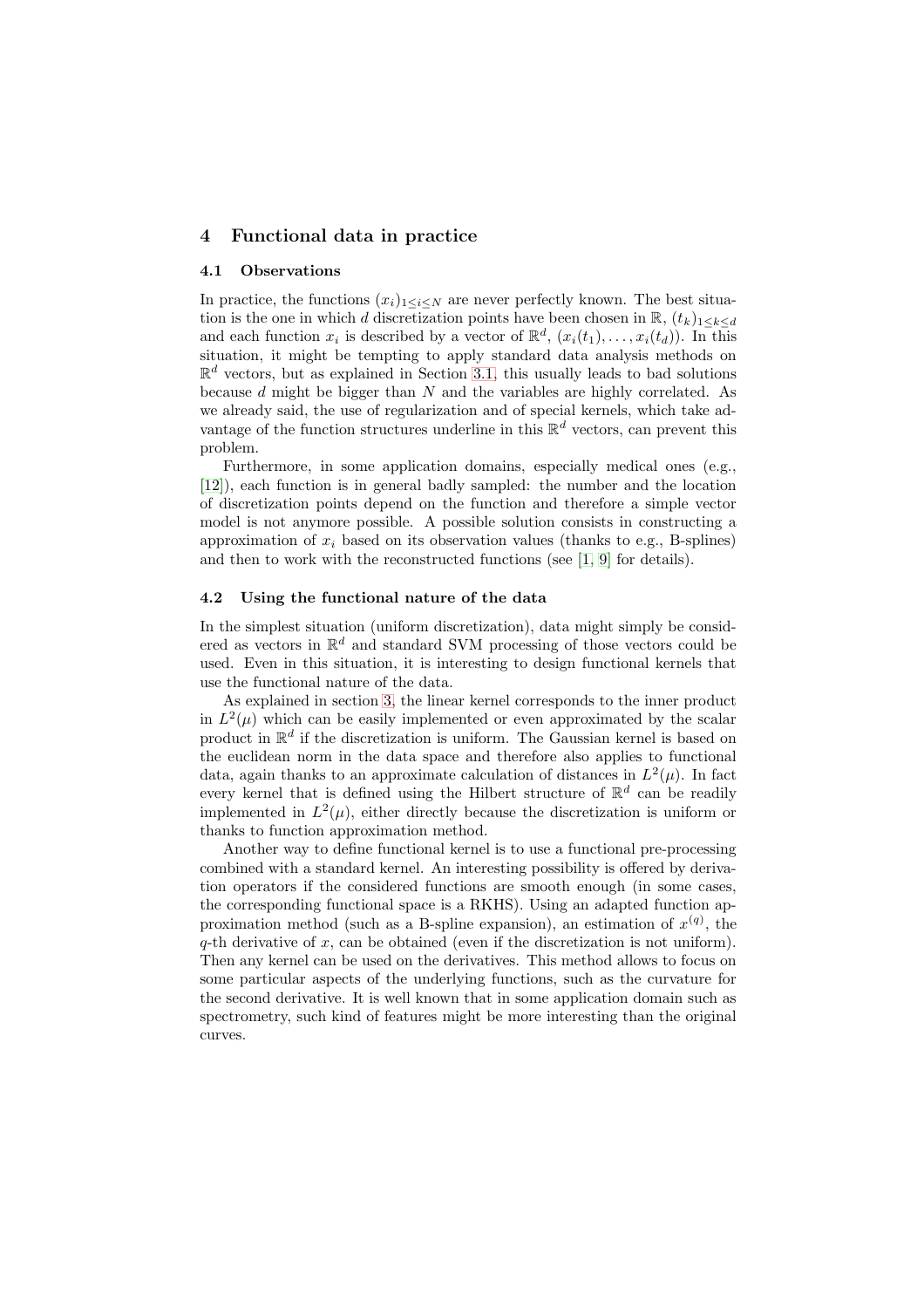# <span id="page-4-0"></span>5 Application

We study in this section spectrometric data from food industry<sup>[1](#page-4-1)</sup>. Each observation is the near infrared absorbance spectrum of a meat sample (finely chopped), recorded on a Tecator Infratec Food and Feed Analyser (we have 215 spectra). More precisely, an observation consists in a 100 channel spectrum of absorbances in the wavelength range 850–1050 nm (see figure [1\)](#page-4-2). The classification problem consists in separating meat samples with a high fat content (more than 20%) from samples with a low fat content (less than 20%). The data set is split into 120 spectra for learning and 95 spectra for testing. Meta-parameters (C for the soft margin and  $\sigma$  for the Gaussian kernel) of the SVMs have been determined by a 10-fold cross validation procedure.



<span id="page-4-2"></span>Fig. 1: Spectra for both classes

The problem is used to compare standard kernels (linear and Gaussian kernels) to a derivative based kernel. It appears on figure [1](#page-4-2) that high fat content spectra have sometimes two local maximum rather than one: we have therefore decided to focus on the curvature of the spectra, i.e., to use the second derivative. The following table gives the performances of the considered methods :

| Kernel                         | Learning set error rate | Test set error rate |
|--------------------------------|-------------------------|---------------------|
| Linear                         | $0.83\%$                | $2.11\%$            |
| Gaussian                       |                         | $4.21\%$            |
| Linear on second derivatives   |                         |                     |
| Gaussian on second derivatives | ህ 83ઈ.                  | 1 05%               |

The results show that the problem is not very difficult as the worst performances (4.21%) corresponds to 4 misclassified spectra among 95. Nevertheless, it also appears that a functional transformation improves the results. The relatively bad performances of the Gaussian kernel on plain data can be explained by the fact that a direct comparison of spectra based on their  $L^2(\mu)$  norm is in general dominated by the mean value of those spectra which is not a good feature for classification in spectrometric problems. The linear kernel is less sensitive to this problem. In both cases, the use of a functional kernel introduces expert knowledge (i.e., curvature is a good feature for some spectrometric problems) allows to overcome most of the limitation of the original kernel.

<span id="page-4-1"></span><sup>1</sup>available on statlib: <http://lib.stat.cmu.edu/datasets/tecator>